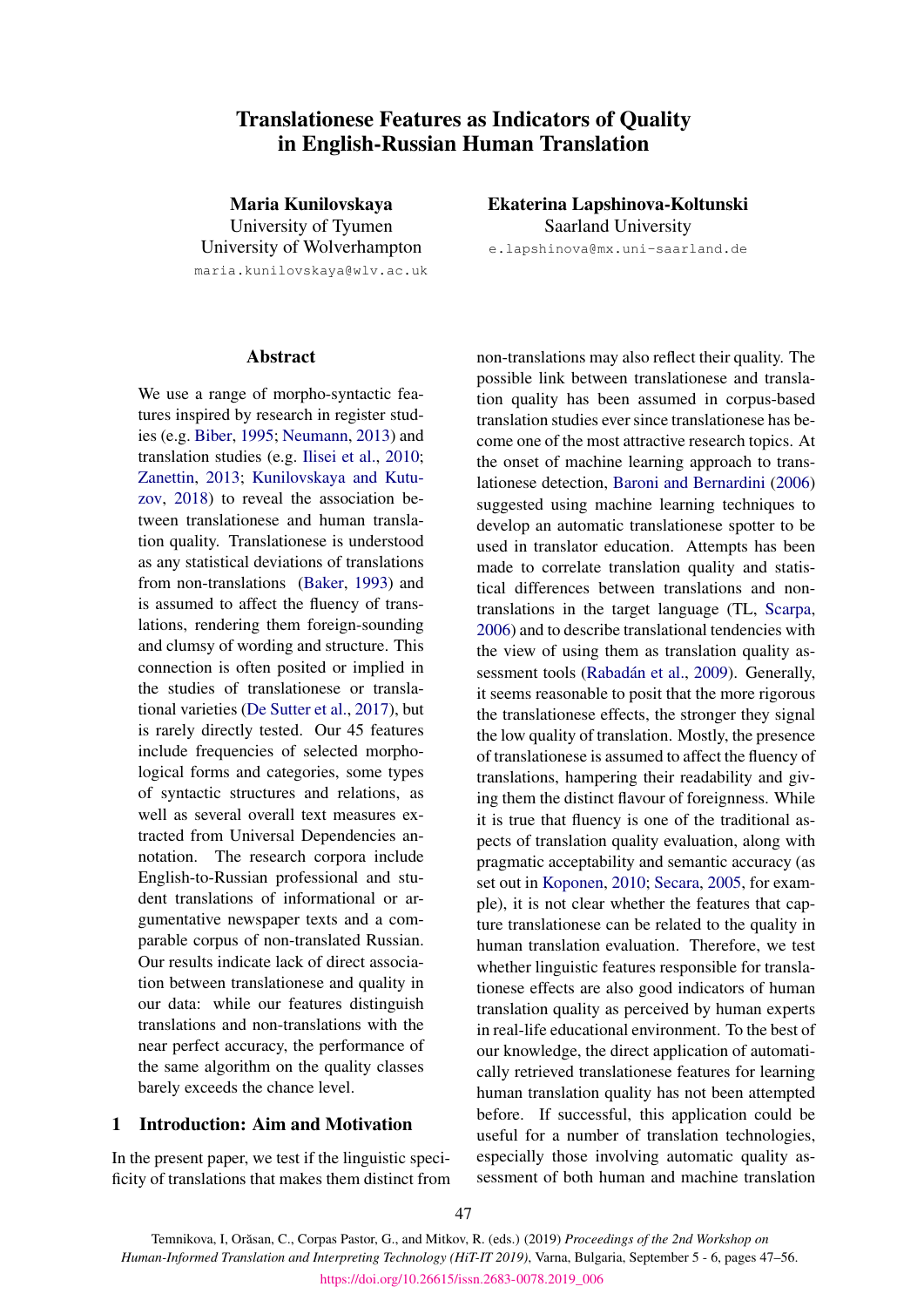# (MT).

We select a range of lexico-grammatical features that have originated in register studies [\(Biber,](#page-8-0) [1995;](#page-8-0) [Neumann,](#page-9-0) [2013\)](#page-9-0) and are known to capture translationese, i.e. to reflect the systemic differences between translated and nontranslated texts (see, for example [Evert and Neu](#page-8-7)[mann,](#page-8-7) [2017,](#page-8-7) where they use a similar set to register features to reveal asymmetry in translationese effects for different translation directions in English-German language pair). Importantly, our features are designed as immediately linguistically interpretable as opposed to surface features, such as n-grams and part-of-speech frequencies commonly used in machine translation evaluation, and include manually-checked frequencies of less easily extractable linguistic phenomena such as correlative constructions, nominalisations, bypassives, nouns/ proper names in the function of core verbal arguments, modal predicates, mean dependency distance, etc., along with the more traditional and easily-extractable features like lexical density, frequency of selected parts-of-speech (e.g. subordinating conjunctions and possessive pronouns).

These features are believed to reflect language conventions of the source and target languages (English and Russian in our data) as well as potential 'translationese-prone' areas.

We represent English and Russian texts as feature vectors and use these representations to automatically learn differences between translations/non-translations and highscoring/low-scoring translations. Assuming that a shift in the translations linguistic properties (away from the target language norm manifested in non-translations) may be related to the translation quality, we use classification techniques to automatically distinguish between good and bad translations. However, we are not only interested in the performance of classifiers, but also in identifying discriminative linguistic features specific either for good or bad translations.

We believe that the findings of this study will contribute to both translation studies and translator training. On the one hand, the knowledge about differences between good and bad translations is important from a didactic point of view, as it delivers information on the potential problems of the novice translators. On the other hand, they provide new insights and new methodological approaches

(as our features are automatically retrieved from a corpus) to the area of translation studies and translation technologies.

The remainder of the paper is structured as follows: In Section [2,](#page-1-0) we report on the related studies and the theoretical background of the paper. Section [3](#page-3-0) provides details on our methodology and the resources used. In Section [4](#page-5-0) we explore the ability of our features to distinguish between (1) translated and non-translated texts (2) good and bad translations. We report results in terms of accuracy and f-score, and provide a feature analysis. And finally, in Section [5,](#page-7-0) we conclude and describe the future work.

# <span id="page-1-0"></span>2 Related Work and Theoretical Background

#### 2.1 Specificity of Translations

Our analyses are based on the studies showing that translations tend to share a set of lexical, syntactic and/ or textual features (e.g. [Gellerstam,](#page-8-8) [1986;](#page-8-8) [Baker,](#page-8-9) [1995;](#page-8-9) [Teich,](#page-9-5) [2003\)](#page-9-5). The choice and number of features investigated in translationese studies varies. [Corpas Pastor et al.](#page-8-10) [\(2008\)](#page-8-10) and [Ili](#page-8-11)[sei](#page-8-11) [\(2012\)](#page-8-11) use about 20 features to demonstrate translationese effects in professional and student translations from English to Spanish. They used supervised machine learning techniques to distinguish between translated and non-translated texts in this language pair. The authors use two different groups of features – those that grasp general characteristics of texts, e.g. distributions of grammatical words, different part-of-speech classes and the proportion of grammatical words to lexical words, and those that reflect simplification effect (the tendency of translations to be less complex than nontranslated texts), such as average sentence length, sentence depth as the parse tree depth, proportion of simple sentences and lexical richness. Our feature set is inspired by the research reported in [Ev](#page-8-7)[ert and Neumann](#page-8-7) [\(2017\)](#page-8-7). They adopted 27 features from the feature set developed for the contrastive study in English-German register variation in [Neumann](#page-9-0) [\(2013\)](#page-9-0) and effectively applied it to the study of translationese effects. This research shows a remarkable similarity between the register features and translationese features: the two sets have a big area of intersection, including, for example, such indicators as sentence length, typeto-token ratio, number of simple sentences, the distributions of some parts-of-speech and function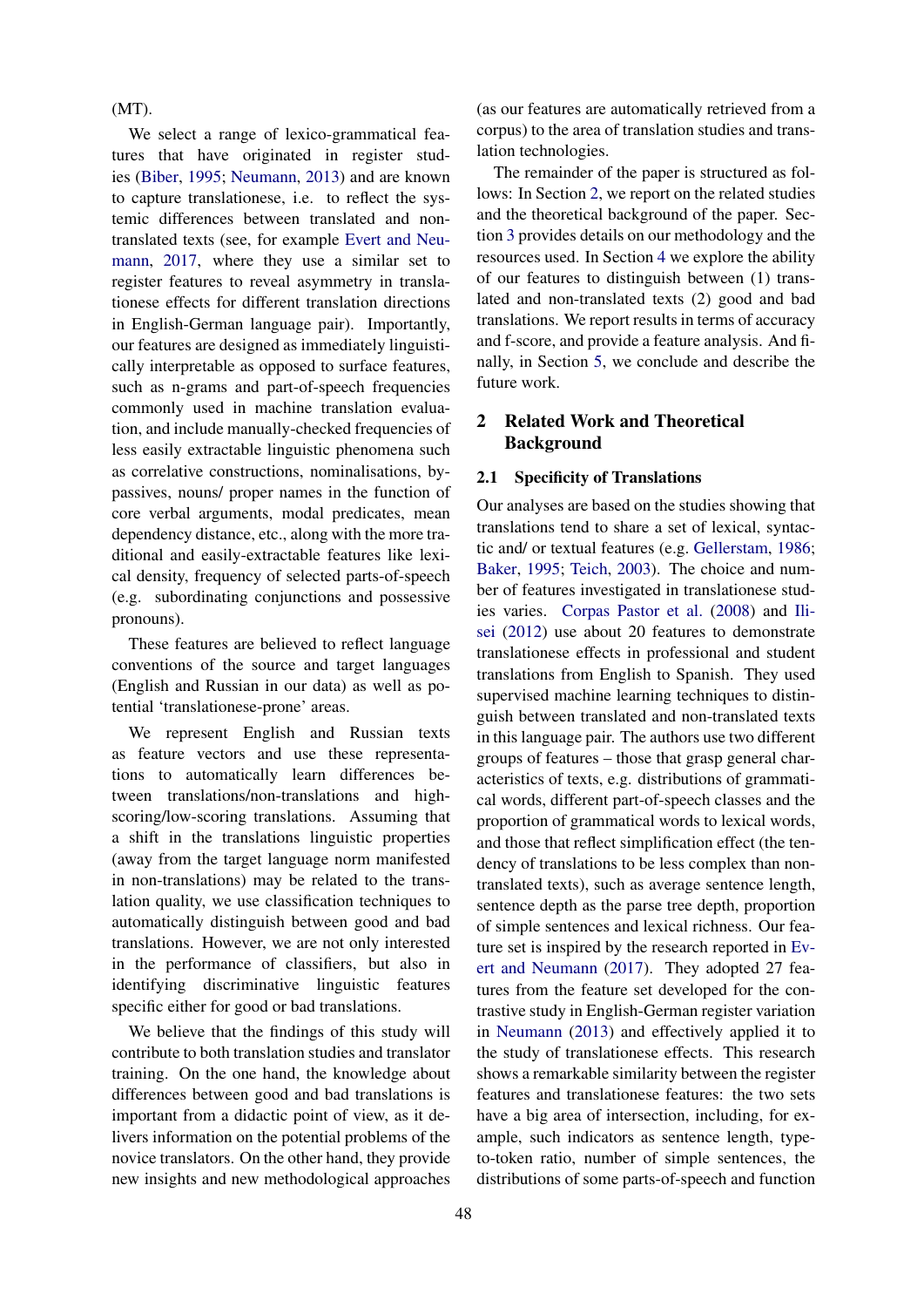words such as conjunctions, etc. Our own feature set (described in Section [3.2\)](#page-4-0) has considerable extensions and modifications on the one suggested in the works referred above. The feature selection is based on the assumption that the translationese effect is immediately related to quality, and we included the features that are known, or expected, indicators of translationese, which are, incidentally, mostly lexico-grammatical features.

# 2.2 Translation Features and Quality Estimation

Automatic human translation evaluation is an emerging direction in Natural Language Processing (NLP). For instance, [Vela et al.](#page-9-6) [\(2014a\)](#page-9-6) and [Vela et al.](#page-9-7) [\(2014b\)](#page-9-7) used automatic metrics derived from machine translation evaluation and applied them for the evaluation of human translations. They correlated the automatic scores with the human evaluations showing that these automatic metrics should be used with caution. One of the latest work in this strand of research is [\(Yuan](#page-9-8) [et al.,](#page-9-8) [2016\)](#page-9-8). The authors use easily extractable monolingual features to capture fluency and their bilingual ratios as well as bilingual embeddings features to account for adequacy of content transfer. Their models return the best predictions on the embedding features for both fluency and accuracy. The advantage of using other features such as part-of-speech and dependency frequencies is in their interpretability: the best-performing features selected in their experiments helped the authors to determine grammatical features that are likely to be responsible for lower translation quality scores. They show that human translations typically contain errors beyond the lexical level, to which proximity-based MT evaluation metrics are less sensitive.

The only study that make use of genre features for quality analysis is [\(Lapshinova-Koltunski](#page-9-9) [and Vela,](#page-9-9) [2015\)](#page-9-9). However, the authors compare English-German translation (both human and machine) with non-translated German texts that, as the authors claim, represent target language quality conventions. Their main aim is to show that the usage of translation corpora in machine translation should be treated with caution, as human translations do not necessarily correspond to the quality standards that non-translated texts have. [Rubino et al.](#page-9-10) [\(2016\)](#page-9-10) use features derived from machine translation quality estimation to clas-

sify translations and non-translations motivating their work by the fact that automatic distinction between originals and machine translations was shown to correlate with the quality of the machine translated texts [\(Aharoni et al.,](#page-8-12) [2014\)](#page-8-12). However, their data does not contain human quality evaluation. Translationese as quality indicator was also used by [Rabadán et al.](#page-9-3) [\(2009\)](#page-9-3) who claims that the smaller the disparity between native and translated usage in the use of particular grammatical structures associated with specific meanings, the higher the translation rates for quality. [De Sutter et al.](#page-8-4) [\(2017\)](#page-8-4) use a corpus-based statistical approach to measure translation quality (interpreted as target language acceptability) by comparing the features of translated and original texts. They believe that acceptability can be measured as distance to the target language conventions represented in the linguistic behaviour of the professional translators and professional writers. Their analysis is based on the visual estimation of the linguistic homogeneity of professional and original fiction books that are expected to form separate clusters on the Principal Components biplots. The acceptability of student translations is interpreted as the location of a given translation on the plot with regard to these clusters. The PCA-based multivariate analysis was supported by univariate AVOVA tests. The features that were used in this research include a 25 language-independent (overwhelmingly, simple frequencies of parts-of-speech, types, tokens, n-grams, as well as sentence length, TTR, hapax) and 5 language dependent features. The differences observed between professional and student translations are not clear-cut and "only seven features (out of 30) exhibit a significant difference between students and professionals" in their first case study, for example. Their data does not contain manual quality evaluation and it remains unclear how selected linguistic features relate exactly to translation quality. This work is particularly relevant to us, because it is explicitly bringing together translational quality and professionalism.

## 2.3 Translation Competence

A few other works, like the last one commented above, attempted to capture the specificity of the two translational varieties – the professional and the student translations. If professionalism in translation could be reliably linked to the linguistic properties of translations, (probably, the ones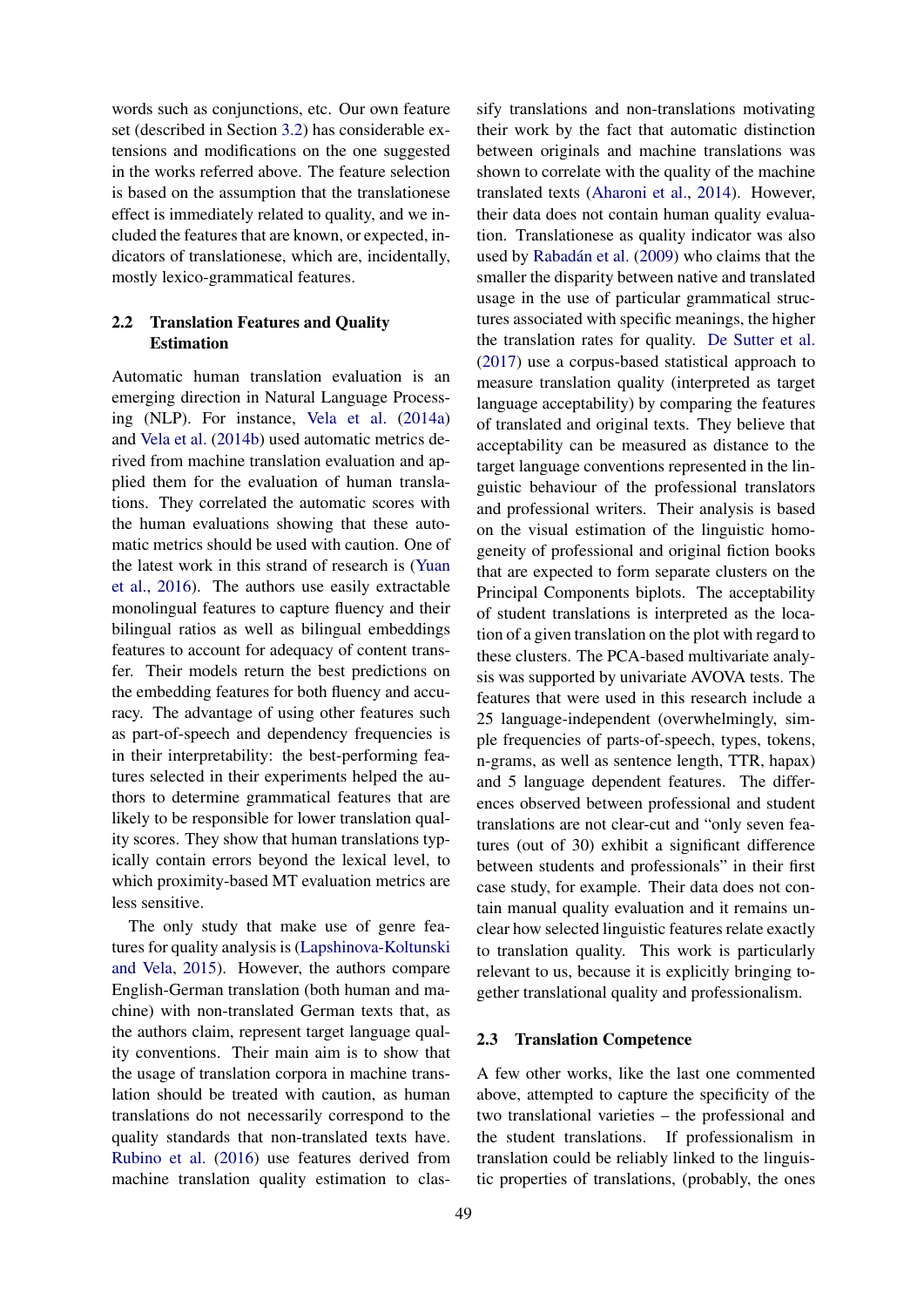associated with translationese), then professional translations could be used to work around the scarcity and unreliability of the data annotated for translation quality. However, there is hardly any work that has successfully completed this challenging task: professional and learners' translations prove to be difficult to classify. Further product-oriented analyses of professional and student translations that do not exclusively focus on the analysis of errors include works by [Nakamura](#page-9-11) [\(2007\)](#page-9-11); [Bayer-Hohenwarter](#page-8-13) [\(2010\)](#page-8-13); [Kunilovskaya](#page-9-12) [et al.](#page-9-12) [\(2018\)](#page-9-12). The idea to link the level of professional expertise and the performance of a translationese classifier was put to the test in [Rubino](#page-9-10) [et al.](#page-9-10) [\(2016\)](#page-9-10). They used a range of features to analyse German translations of the two types and non-translated comparable texts in German. Their feature set included features inspired by MT quality estimation (13 surface features such as number of upper-cased letters, and over 700 surprisal and distortion features that were "obtained by computing the negative log probability of a word given its preceding context" based on regular and backward language models). Their result for the binary professional/student translation classification was "barely above the 50% baseline" demonstrating that the MT evaluation features were not helpful for that task. In a similar attempt, [Ku](#page-9-12)[nilovskaya et al.](#page-9-12) [\(2018\)](#page-9-12) used a set of 45 syntactic features (mostly Universal Dependencies relations) to achieve  $F1 = 0.761$ , which was lower that their baseline, based on part-of-speech trigrams.

# <span id="page-3-0"></span>3 Experimental Setup

# 3.1 Corpus Resources

For our translationese-related analysis, we use a corpus of Russian professional translations to English mass-media texts and a comparable subcorpus of newspaper texts from the Russian National Corpus (RNC, [Plungian et al.,](#page-9-13) [2005\)](#page-9-13). Professional translations ('pro') are collected from a range of established electronic media, such as *Nezavisimaya Gazeta* and *InoSMI.RU* or Russian editions of global mass media such as *BBC*, *Forbes* and *National Geographic* (all publications either carry the name of the translator or the endorsement of the translation by the editorial board). Non-translated Russian texts (reference corpus, ref) come from a user-defined subcorpus of the RNC to represent the expected target language norm for the selected register, i.e. the current target language 'textual

50

fit' [\(Chesterman,](#page-8-14) [2004\)](#page-8-14). They were sampled on the frame limiting the extracted texts to the type 'article', intended for the large adult non-specialist readership, created after 2003 and marked as neutral of style. For our quality-related analysis, we use the total of 438 student translations from English into Russian labeled for quality in real-life translation competitions, exam or routine classwork settings. All translations were evaluated by the translation experts (either university teachers of translation and/or professional translators), who were asked to rank several translations of the same source text. Though each translation competition and each institution, where translations were graded, had their own descriptions of quality requirements, they were not limiting translation quality to a specific aspect. For the purposes of this research, we relied on the overall agreed judgment of the jury or exam board. For the purposes of this research, we use only 1–3 top ranking translations and/ or translations that received the highest grade and bottom translations and/ or translations that received the lowest grade, which gives us the binary labels 'best' and 'worst'. These translations and their quality labels were extracted from RusLTC [\(Kutuzov and Kunilovskaya,](#page-9-14) [2014\)](#page-9-14), a collection of quality-annotated learner translator texts, available online (https://www.rusltc.org). The English source texts for both professional and student translations were published in 2001-2016 by well-known English media like *The Guardian*, *The USA Today*, *The New York Times*, *the Economist*, *Popular Mechanics*. All corpus resources used in this research are made comparable in terms of register and are newspaper informational or argumentative texts. The quantitative parameters of the corpus resources used in this research (based on the pre-processed and parsed data) are given in Table [1.](#page-4-1) We have different number of student translations of the two classes (best, worst), which is also distinct from the number of source texts, because we used several top-ranking translations and in some settings the worst translations were not determined (i.e. the ranking was done only for the top submissions).

Taking into account the small size of our data, we paid attention to its pre-processing to reduce the number of tagging and sentence-splitting errors that may have influence on the feature extraction. First, we normalised spelling and typographic conventions used. Second, we split sen-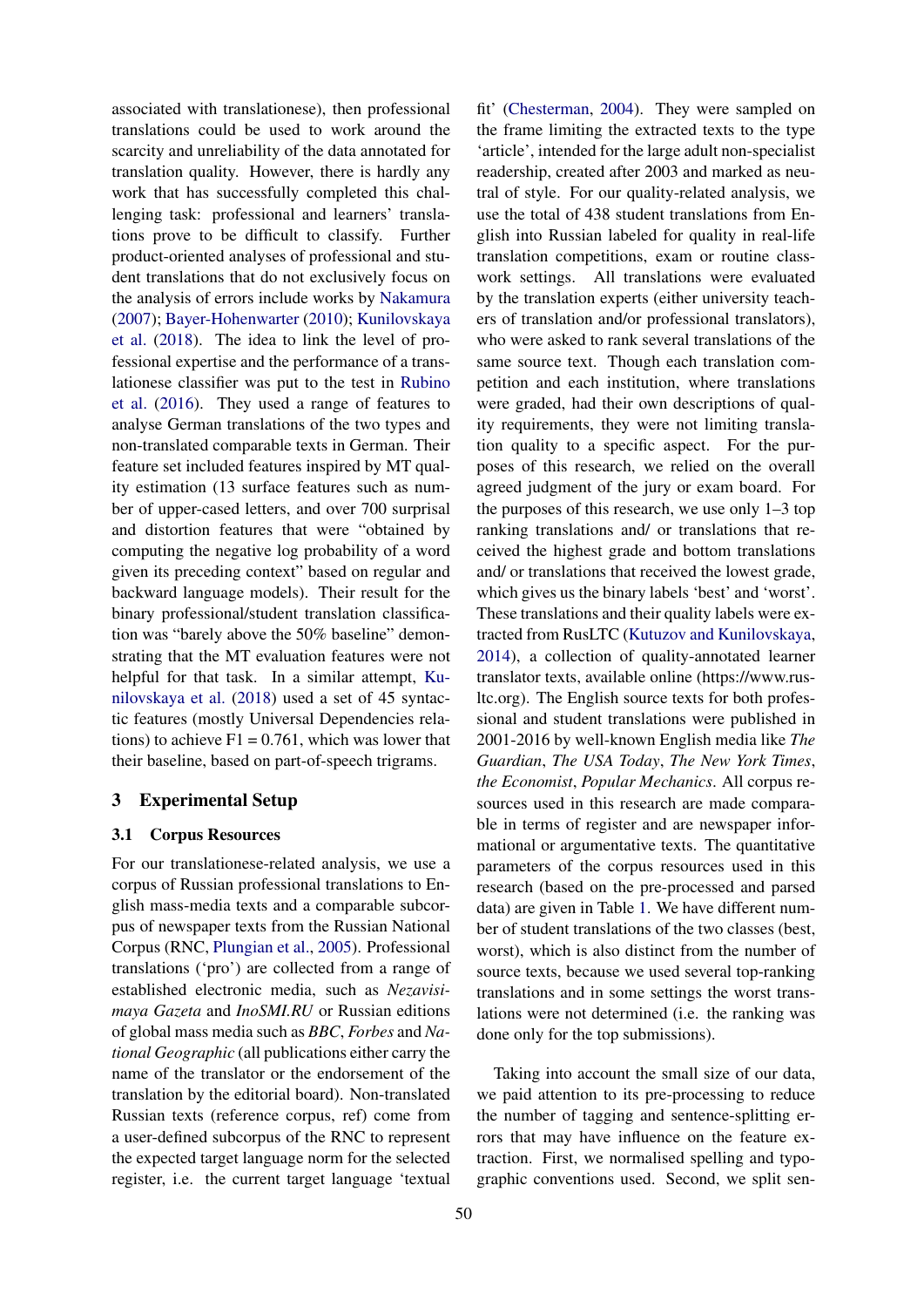|           |       | ref  | pro  | best | worst           |
|-----------|-------|------|------|------|-----------------|
| EN        | words |      | 458k |      | 49k             |
|           | texts |      | 385  | 98   |                 |
| <b>RU</b> | words | 737k | 439k | 141k | 61 <sub>k</sub> |
|           | texts | 375  | 385  | 305  | 134             |

<span id="page-4-1"></span>Table 1: Basic statistics on the research corpora

tences with the adjusted NLTK sentence tokeniser, deleted by-lines, dates and short headlines (sentences shorter that 4 tokens, including punctuation) and corrected any sentence boundary errors. Finally, the corpora were tagged with UDpipe 1.2.0 [\(Straka and Straková,](#page-9-15) [2017\)](#page-9-15). For each language in this experiments we used the pre-trained model that returned most accurate results for our features and had the highest accuracy for Lemma, Feats and UAS reported at the respective Universal Dependencies (UD) page among the available releases. At the time of writing it is 2.2 for English EWT, and 2.3 for Russian-SynTagRus treebank.

## <span id="page-4-0"></span>3.2 Features

For our experiments, we use a set of 45 features that include the following types:

- eight morphological forms: two degrees of comparison (comp, sup), past tense and passive voice (pasttense, longpassive, bypassive), two nonfinite forms of verb (infs, pverbals), nominalisations (deverbals) and finite verbs (finites);
- seven morphological categories: pronominal function words (ppron, demdets, possdet, indef), adverbial quantifiers (mquantif), coordinative and subordinative conjunctions (cconj, sconj);
- seven UD relations that are known translationese indicators for the English-Russian translation pair [\(Kunilovskaya and Kutu](#page-8-2)[zov,](#page-8-2) [2018\)](#page-8-2). These include adjectival clause, auxiliary, passive voice auxiliary, clausal complement, subject of a passive transformation, asyndeton, a predicative or clausal complement without its own subject (acl, aux, aux:pass, ccomp, nsubj:pass, parataxis, xcomp).
- three syntactic functions in addition to UD relations: various PoS in attributive function

(attrib), copula verbs (copula), nouns or proper names used in the functions of core verbal argument (subject, direct or indirect object) to the total number of these relations (nnargs);

- nine syntactic features that have to do with the sentence type and structure: simple sentences (simple), number of clauses per sentence (numcls), sentence length (sentlength), negative sentences (neg), types of clauses – relative (relativ) and pied-piped subtype (pied), correlative constructions (correl), modal predicates (mpred), adverbial clause introduced by a pronominal  $ADV$ (whconj);
- two graph-based features: mean hierarchical distance and mean dependency distance (mhd, mdd) [\(Jing and Liu,](#page-8-15) [2015\)](#page-8-15);
- five list-based features for semantic types of discourse markers (addit, advers, caus, tempseq, epist) and the discourse marker  $but^1$  $but^1$  (but). The approach to classification roughly follows [\(Halliday](#page-8-16) [and Hasan,](#page-8-16) [1976;](#page-8-16) [Biber et al.,](#page-8-17) [1999;](#page-8-17) [Fraser,](#page-8-18) [2006\)](#page-8-18). The search lists were initially produced independently from grammar reference books, dictionaries of function words and relevant research papers and then verified for comparability and consistency;
- two overall text measures of lexical density and variety (lexdens, lexTTR).

Special effort was made to keep our feature set cross-linguistically comparable. The rationale behind this decision is an attempt to reveal the most notorious effect in translation, namely, 'shiningthrough', the translational tendency to reproduce source language patterns and frequencies rather than follow the target language conventions. This form of translationese can be established by comparing the distributions of a feature values across three corpora: non-translations in the source language (SL), non-translations (or reference) in the TL and in the translated texts in the TL. We use several norms to make features comparable across different-size corpora, depending on the nature of the feature. Most of the features, including all

<span id="page-4-2"></span><sup>&</sup>lt;sup>1</sup>If not followed by 'also' and not in the absolute sentence end.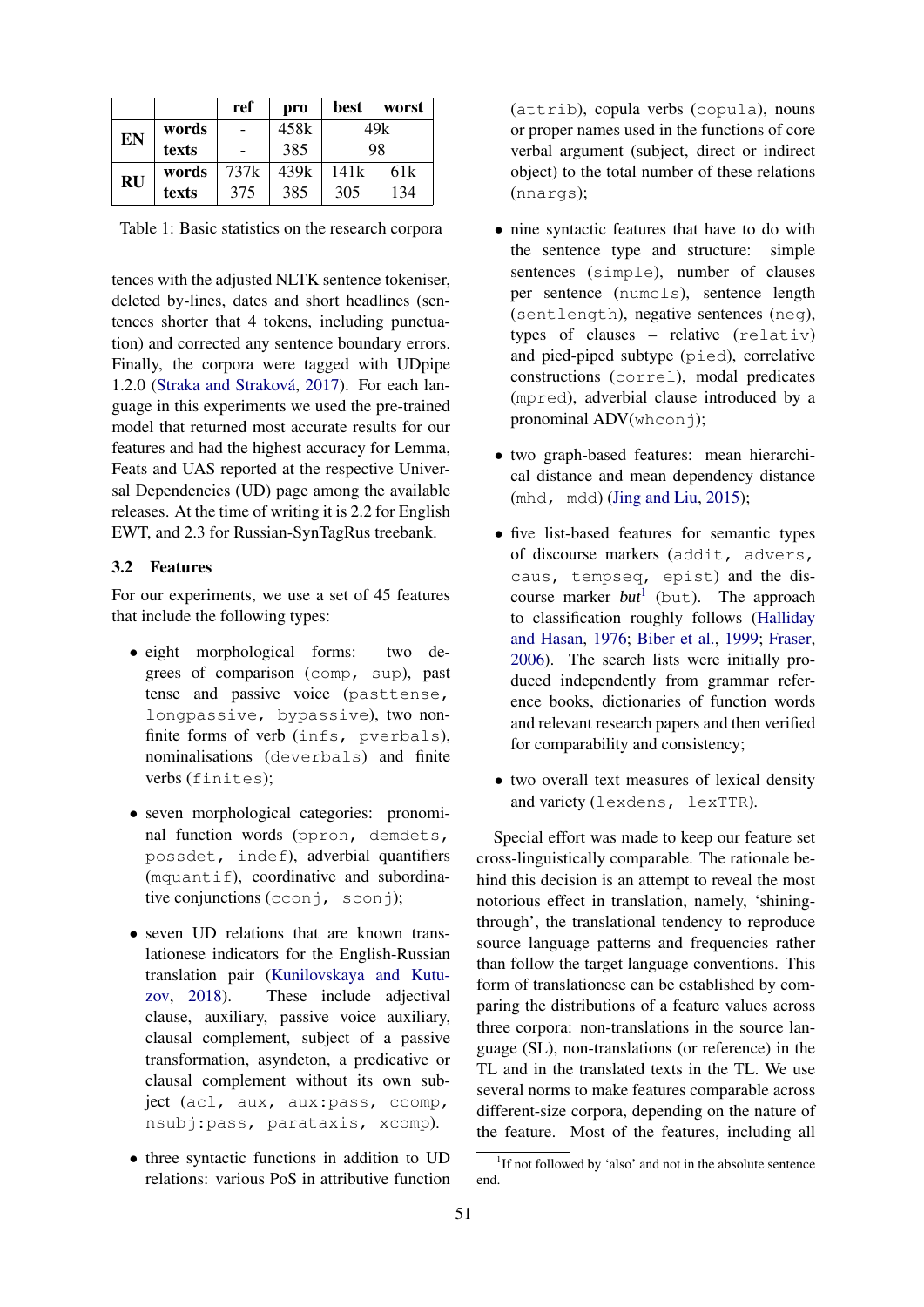types of discourse markers, negative particles, passives, relative clauses, are normalised to the number of sentences (30 features). Such features as personal, possessive pronouns and other noun substitutes, nouns, adverbial quantifiers, determiners are normalised to the running words (6 features). Counts for syntactic relations are represented as probabilities, normalised to the number of sentences (7 features). Some features use their own normalisation basis: comparative and superlative degrees are normalised to the total number of adjectives and adverbs, nouns in the functions of subject, object or indirect object are normalised to the total number of these roles in the text.

#### 3.3 Methodology

We extract the instances of the features from our corpus relying on the automatically annotated structures (parts-of-speech, dependency relations, etc.). The accuracy of feature extraction is therefore largely related to the accuracy of the automatic annotation. However, care has been taken to filter out noise by using empirically-motivated lists of the closed sets of function words and typical annotation errors where possible. Each text in the data is represented as a feature vector of measures for a range of linguistic properties as described in [3.2.](#page-4-0)

For both tasks  $- (1)$  the analysis of the differences between translated and non-translated texts and (2) the comparison of the highest-ranking and lowest-ranking translations, we model the difference between our binary text classes using machine learning techniques. The experiments are arranged as text classification tasks, where we determine the utility of our features based on the performance of the classifier. For the consideration of space, we report the results of a Support Vector Machine (SVM) algorithm with the default sklearn hyper parameters only. To account for the generalization error of the classifier, we cross-validate over 10 folds. The results of the same learner on the full feature set are compared to the results on the most informative features only to reveal the comparative usefulness of our handcrafted features for each task. Below we report the results for the 15 best features selected with Recursive Feature Elimination (RFE) method, which seems preferable to the standard ANOVA-based SelectKBest, because some of our features do not comply with the normal distribution assumption

made by ANOVA. Besides, we use Principal Component Analysis (PCA) to visualise the distinctions between our classes, given our features.

In the first task, we automatically distinguish comparable Russian non-translations from professional and student translations. In the second task, we use the same algorithm and the same features to learn the difference between good and bad translations. The comparative outcome of this two-step methodology indicates whether the features described in [3.2](#page-4-0) capture translationese, whether they correlate with the human evaluation of human translation quality, and whether there is an association between the two. Moreover, we analyse which features are most informative in the two classification tasks and intersect the resulting feature lists.

## <span id="page-5-0"></span>4 Results and their Interpretation

#### 4.1 Translationese

As seen in Figure [1](#page-6-0) illustrating the results of PCA, our features are good indicators of translationese: we get very similar, consistent results on the differentiation between the non-translations in our data and the two translational corpora that come from different sources and, in fact, represent two socio-linguistic translational varieties (student and professional translations).

These visual impressions are corroborated by the results of the automatic classification. Table [2](#page-5-1) show that this feature set allows us to predict translations of any type with the accuracy of 92-94%.

|           | precision | recall | f1-score |
|-----------|-----------|--------|----------|
| pro       | 0.91      | 0.94   | 0.93     |
| ref       | 0.94      | 0.91   | 0.92     |
| macro avg | 0.92      | 0.92   | 0.92     |
| stu       | 0.93      | 0.95   | 0.94     |
| ref       | 0.94      | 0.92   | 0.93     |
| macro avg | 0.94      | 0.94   | 0.94     |

<span id="page-5-1"></span>

| Table 2: Cross-validated classification between    |  |
|----------------------------------------------------|--|
| translations and non-translations on the full fea- |  |
| ture set                                           |  |

As a sanity check measure, we ran a dummy classifier that randomly allocates labels with respect to the training set's class distribution to get the expected overall accuracy of 48%. Most informative features contributing to this distinction (as selected by RFE wrapped around a Random Forest algorithm) include possdet, whconj,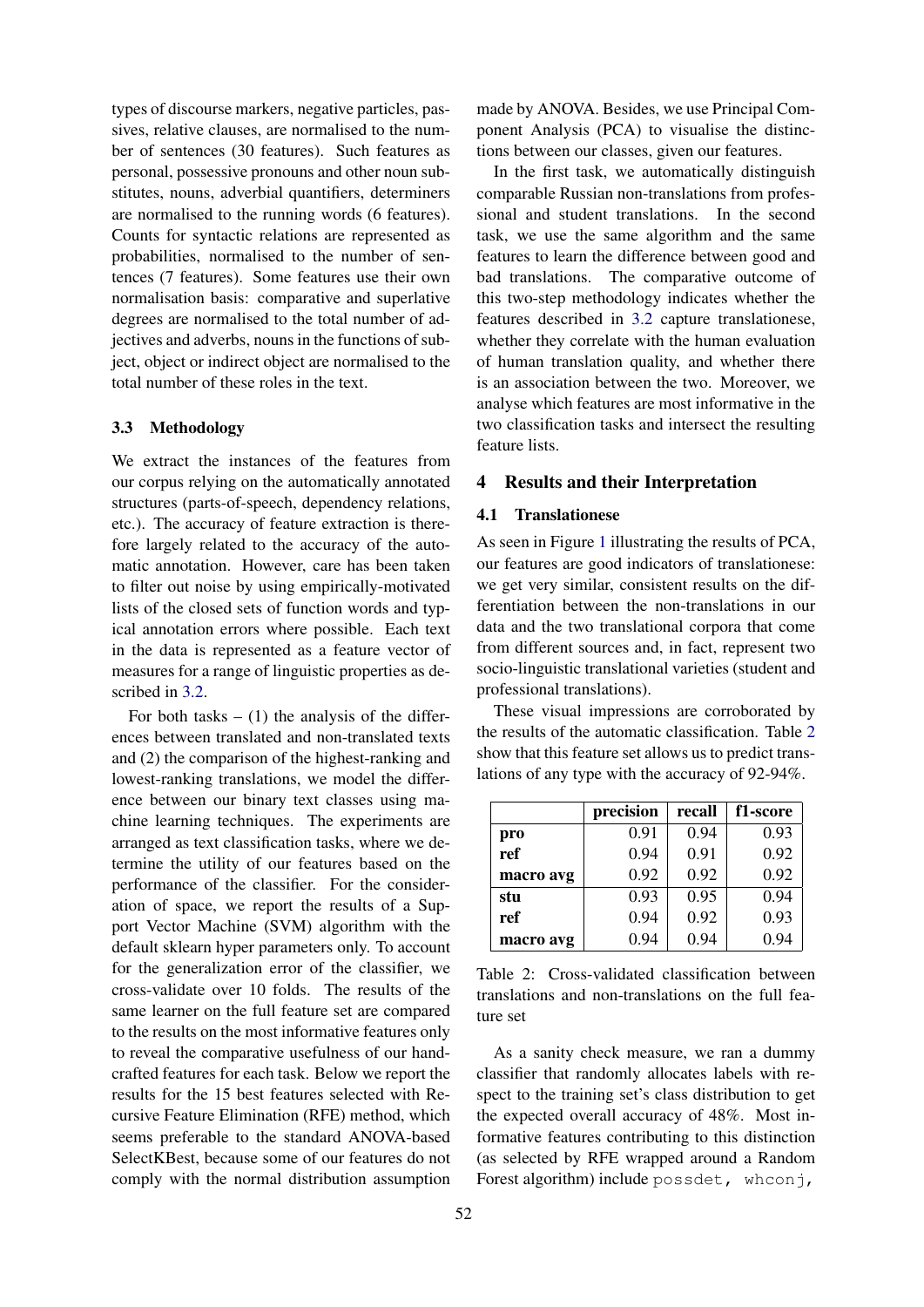

<span id="page-6-0"></span>Figure 1: Student and professional vs. non-translations in Russian

relativ, correl, lexdens, lexTTR, finites, deverbals, sconj, but, comp, numcls, simple, nnargs, ccomp. It is the stable best indicators of translationese: 2/3 of this list is reproducible on the both translational collections, and the classification results on just these features are only 3% inferior to the whole 45-feature set.

## 4.2 Quality

Using the same feature set, we analyse differences between the top-scoring and lowest-scoring translations labelled as 'good' and 'bad' in our data. As seen from Figure [2](#page-6-1) that plots the values for our data points on the first two dimensions from PCA (the x- and y-axis, respectively), the best and the worst translations are evenly scattered in the twodimensional space and, unlike the previous experiment, no groupings are visible.

The cross-validated SVM classifier on the full feature set for good/bad translations returns the macro-averaged F1-measure of 0.64 (Table [3\)](#page-6-2). The overall accuracy of this classification is 68%. Interestingly, good translations can be more easily modelled than the bad ones (76% vs. 51% respectively). This contradicts expectations from the teaching practice where examiners commonly better agree on what is a bad translation. But given that bad translations are a minority class in our classification and that the employed feature set performs worse than a dummy classifier which achieves 73% accuracy, these observations are unreliable anyway. The result on the 20 RFE features is the same as on the full feature set of 45, but



<span id="page-6-1"></span>Figure 2: Best vs. worst translations

worse than that returned by the dummy classifier.

|           | precision | recall | f1-score |
|-----------|-----------|--------|----------|
| bad       | 0.48      | 0.55   | 0.51     |
| good      | 0.79      | 0.74   | 0.76     |
| macro avg | 0.63      | 0.64   | 0.64     |

<span id="page-6-2"></span>Table 3: Results for good/bad classification

If we attempt the classification on the 15 best translationese indicators established in the previous step of this research, we would see the overall classification results deteriorate to F1=0.56, while the results for the minority class ('bad') plummet to F1=0.36.

Even though the classification result can hardly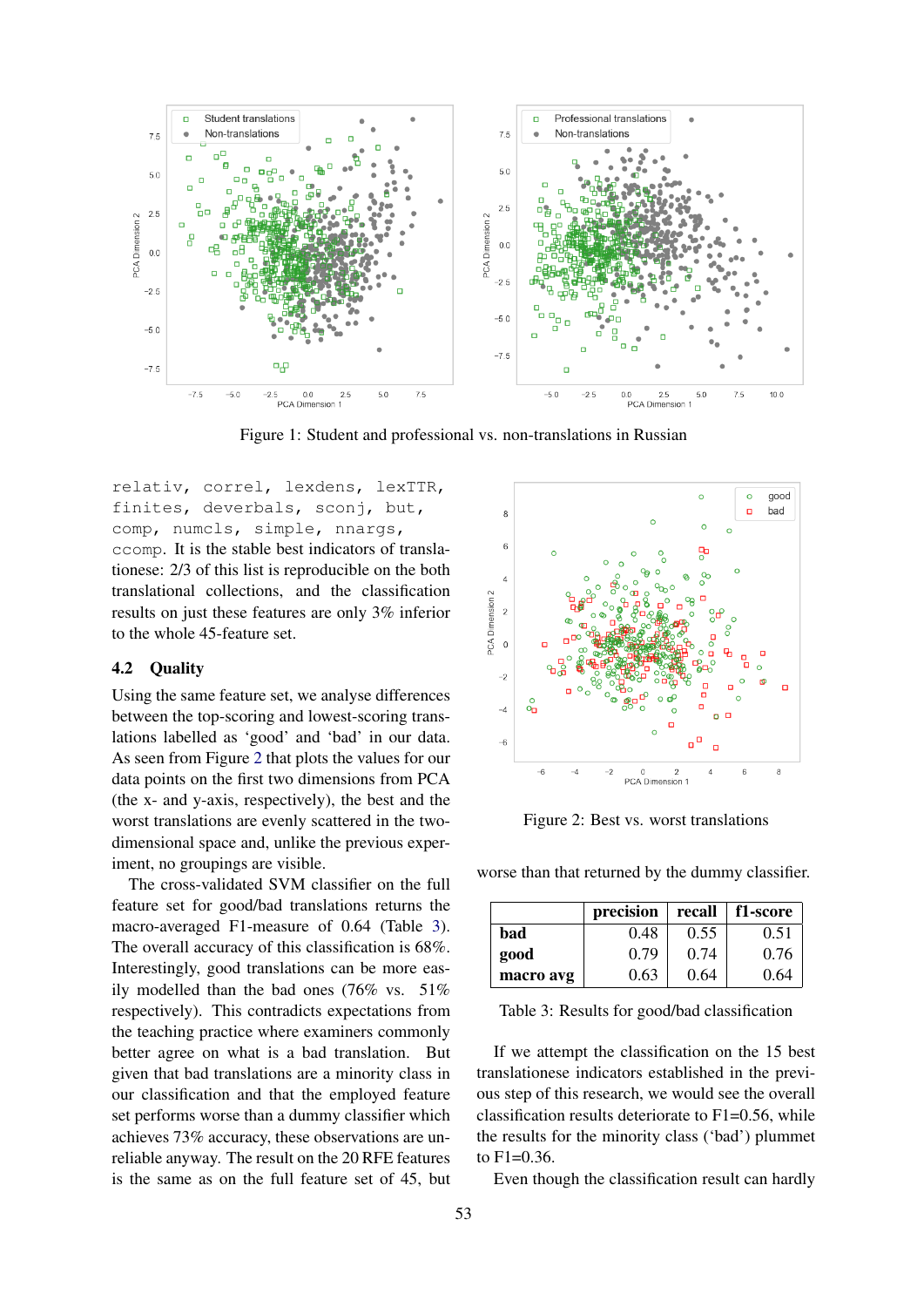be found reliable, we calculated the features that statistically return the best differentiation between the labeled classes according to ANOVA. They include copula, finites, pasttense, infs, relativ, lexdens, addit, ccomp, but, sconj, nnargs, acl, advers, ppron, sentlength. The intersection with the 15 top translationese indicators is limited to the six list items: finites, lexdens, but, relativ, nnargs, sconj, ccomp.

One of the major motivation behind this research was to reveal the existence and extent of features responsible for one distinct form of translationese, namely, shining-through. We visualise the difference (distance) between good and bad translations with a kernel density estimation (KDE) plot provided in Figure [3.](#page-7-1) This plot demonstrates how well the values learnt on one of the PCA dimensions separate the text classes in our experiment. In this way, we are able to observe the extent of the shining through effects in our data: while it is clear that all translations are located in the gap between the source and the target language, this form of translationese does not differentiate translations of different quality. If shining through features were useful in discerning bad translations (as we expected), the red line should have been more shifted towards the yellow dashed line of the source language. Needless to say, the professional translations demonstrate a similar shining through effect, which we do not illustrate here for brevity.

# <span id="page-7-0"></span>5 Conclusion

In the present paper, we analyzed if morphosyntactic features used in register studies and translationese studies are also useful for the analysis of quality in translation. It is often assumed that any differences of translations from non-translations may affect the fluency of translations. If so, automatically extracted translationese features can also be used for human translation evaluation, which saves time and effort of manual annotation for quality.

We tested this on a dataset containing English-Russian translations that were manually evaluated for quality. The results of our analysis show that features that are good for predicting translationese, i.e. separating translations from the comparable non-translations, are not necessarily good in pre-



<span id="page-7-1"></span>Figure 3: Good and bad translations vs. nontranslations in the source and the target languages

dicting translation quality, at least for the data at hand. We have to admit that these results do not align well with our expectations. One explanation is that we relied on the morphology and syntax for capturing translationese, while the most immediately perceptible lexical level remained unaccounted for. Another reason for the lack of correlation between the quality labels and the fluency (understood here as deviations from TL morphosyntactic patterns) is that quality is not entirely about fluency, of course. The quality labels in our data must reflect semantic faithfulness and pragmatic acceptability of translations as well. If anything, our results support the original interpretation of translationese as inherent properties of translations exempt from the value judgment: translationese is not the result of poor translation, but rather a statistical phenomenon: various features distribute differently in originals than in translations [\(Gellerstam,](#page-8-8) [1986\)](#page-8-8).

To our knowledge, there are no further studies pursuing direct application of translationese features for learning human translation quality. In [\(De Sutter et al.,](#page-8-4) [2017\)](#page-8-4), the authors tried to automatically assess translation quality of student translations measuring their deviation from the "normal" texts represented by professional translations and non-translated texts in a target language. Although they were able to show that student translations differ from both comparable originals and professional translations, it is not clear if these differences were encountered due to other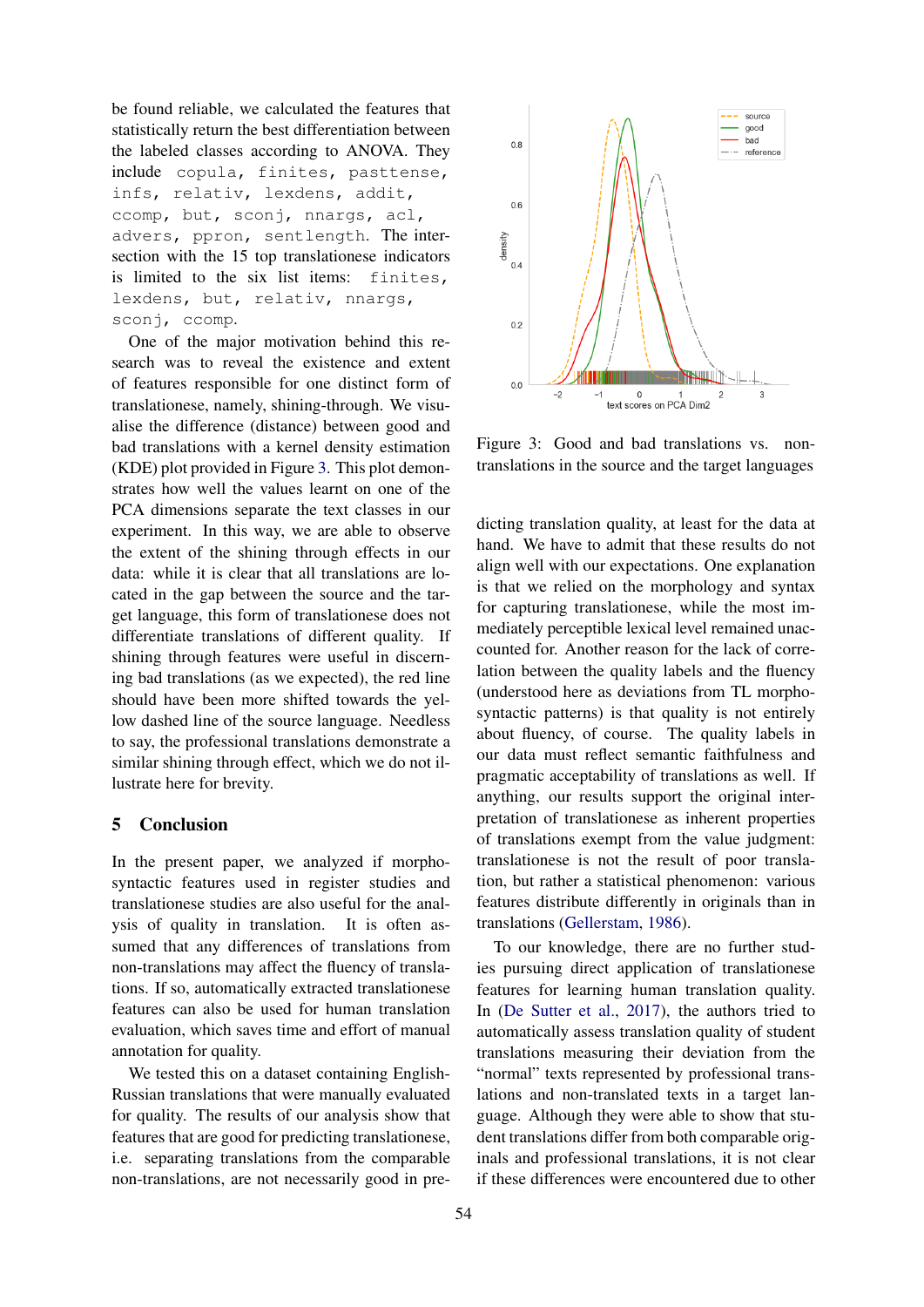influencing factors, as their data does not contain any manual evaluation. Besides that, they were not able to find out why certain linguistic features were indicators of deviant student translation behaviour in a given setting.

Similarly, we show that translationese, at least the features used in our analysis, are not necessarily good indicators of translation quality. We believe that these results provide valuable insights for both translation studies and translation technologies, especially those involving quality estimation issues.

# Acknowledgments

This work is mostly produced in the University of Tyumen and is supported in part by a grant (Reference No. 17-06-00107) from the Russian Foundation for Basic Research.

## References

- <span id="page-8-12"></span>Roee Aharoni, Moshe Koppel, and Yoav Goldberg. 2014. Automatic detection of machine translated text and translation quality estimation. In *Proceedings of ACL*, pages 289–295.
- <span id="page-8-3"></span>Mona Baker. 1993. Corpus linguistics and translation studies: Implications and applications. In G. Francis Baker M. and E. Tognini-Bonelli, editors, *Text and Technology: in Honour of John Sinclair*, pages 233– 250. Benjamins, Amsterdam.
- <span id="page-8-9"></span>Mona Baker. 1995. Corpora in translation studies: An overview and some suggestions for future research. *Target*, 7(2):223–243.
- <span id="page-8-5"></span>Marco Baroni and Silvia Bernardini. 2006. A new approach to the study of translationese: Machinelearning the difference between original and translated text. *Literary and Linguistic Computing*, 21(3):259–274.
- <span id="page-8-13"></span>Gerrit Bayer-Hohenwarter. 2010. Comparing translational creativity scores of students and professionals: flexible problem-solving and/or fluent routine behaviour? In S. Göpferich, F. Alves, and I. Mees, editors, *New Approaches in Translation Process Research*, Copenhagen studies in language, pages 83– 111. Samfundslitteratur.
- <span id="page-8-0"></span>Douglas Biber. 1995. *[Dimensions of Register Varia](https://books.google.de/books?id=c2eN9Z5uNdQC)[tion: A Cross-Linguistic Comparison](https://books.google.de/books?id=c2eN9Z5uNdQC)*. Cambridge University Press.
- <span id="page-8-17"></span>Douglas Biber, Susan Conrad, Edward Finegan, Stig Johansson, Geoffrey Leech, Susan Conrad, Edward Finegan, and Randolph Quirk. 1999. *Longman grammar of spoken and written English*, volume 2. MIT Press.
- <span id="page-8-14"></span>Andrew Chesterman. 2004. [Hypotheses about transla](https://doi.org/10.1075/btl.50.02che)[tion universals.](https://doi.org/10.1075/btl.50.02che) *Claims, Changes and Challenges in Translation Studies*, pages 1–14.
- <span id="page-8-10"></span>Gloria Corpas Pastor, Ruslan Mitkov, Naveed Afzal, and Lisette Garcia-Moya. 2008. Translation universals: do they exist? a corpus-based and nlp approach to convergence. In *Proceedings of the LREC-2008 Workshop on Building and Using Comparable Corpora*, pages 1–7.
- <span id="page-8-4"></span>Gert De Sutter, Bert Cappelle, Orphée De Clercq, Rudy Loock, and Koen Plevoets. 2017. Towards a corpusbased, statistical approach to translation quality: Measuring and visualizing linguistic deviance in student translations. *Linguistica Antverpiensia, New Series–Themes in Translation Studies*, 16.
- <span id="page-8-7"></span>Stefan Evert and Stella Neumann. 2017. The impact of translation direction on characteristics of translated texts : A multivariate analysis for English and German. *Empirical Translation Studies: New Methodological and Theoretical Traditions*, 300:47.
- <span id="page-8-18"></span>Bruce Fraser. 2006. Towards a Theory of Discourse Markers. *Approaches to discourse particles*, 1:189– 204.
- <span id="page-8-8"></span>Martin Gellerstam. 1986. Translationese in Swedish novels translated from English. In L. Wollin and H. Lindquist, editors, *Translation Studies in Scandinavia*, pages 88–95. CWK Gleerup, Lund.
- <span id="page-8-16"></span>M A K Halliday and Ruqaiya Hasan. 1976. *Cohesion in English*. Equinox.
- <span id="page-8-11"></span>Iustina Ilisei. 2012. *A machine learning approach to the identification of translational language: an inquiry into translationese*. Doctoral thesis, University of Wolverhampton.
- <span id="page-8-1"></span>Iustina Ilisei, Diana Inkpen, Gloria Corpas Pastor, and Ruslan Mitkov. 2010. Identification of translationese: a supervised learning approach. In *Proceedings of CICLing-2010*, volume 6008 of *LNCS*, pages 503–511, Springer, Heidelberg.
- <span id="page-8-15"></span>Yingqi Jing and Haitao Liu. 2015. [Mean Hierarchical](http://ufal.mff.cuni.cz/pcedt2.0/) [Distance Augmenting Mean Dependency Distance.](http://ufal.mff.cuni.cz/pcedt2.0/) In *Proceedings of the Third International Conference on Dependency Linguistics (Depling 2015)*, pages 161–170.
- <span id="page-8-6"></span>Maarit Koponen. 2010. Assessing Machine Translation Quality with Error Analysis. In *Electronic proceedings of the VIII KäTu symposium on translation and interpreting studies*, volume 4, pages 1–12.
- <span id="page-8-2"></span>Maria Kunilovskaya and Andrey Kutuzov. 2018. Universal Dependencies-based syntactic features in detecting human translation varieties. *Proceedings ofthe 16th International Workshop on Treebanks and Linguistic Theories (TLT16)*, pages 27–36.